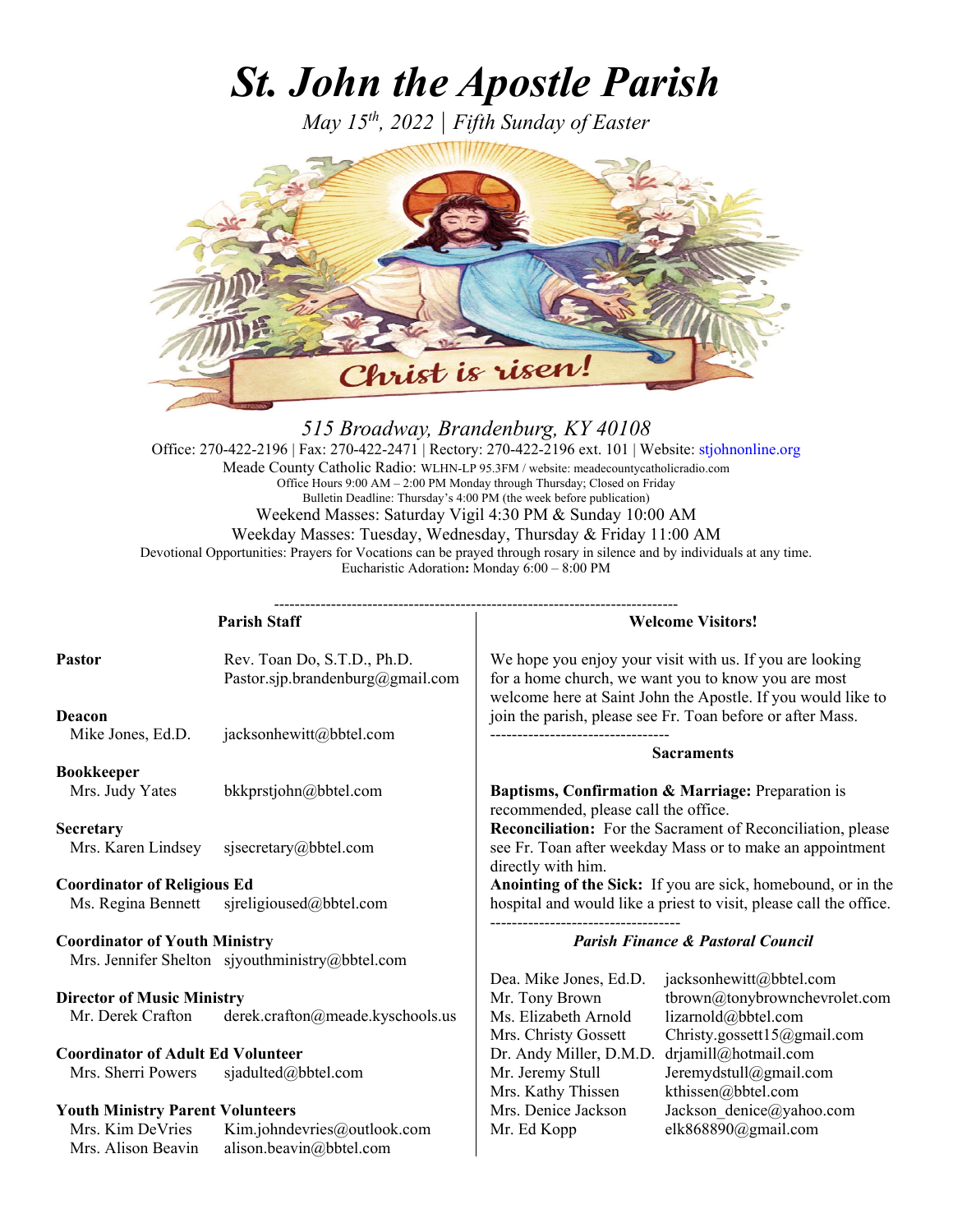# *Jesus Christ Is Risen…!*

May this year's Eastertide remind us once again that God has saved and will save all of us through the death and resurrection of Jesus Christ!

-------------------------------------------



# **Mass Intentions for the Week of May 17th – 22nd**

| Day: Time: Intention:    |                                            |
|--------------------------|--------------------------------------------|
| Tue. $11:00 \text{ AM}$  | Terry King                                 |
| Wed. 11:00 AM            | Charles A. Mills Family & Bryan Basham     |
| Thur. $11:00 \text{ AM}$ | Corbett Speaks   Communion Service         |
| Fri. $11:00 \text{ AM}$  | People of the Parish   Communion Service   |
| Sat. 4:30 PM             | Helen Evans & David Mills                  |
| Sun. 10:00 AM            | James and Virginia Wilkins   Possible      |
|                          | Communion Service   See note on next page. |

Daily Masses AND Weekend Masses are Live Streamed

--------------------------------------------



## **Scripture Readings 6th Sunday of Easter**

Online version: https://bible.usccb.org/ Acts 15:1-2, 22-29 Psalm 67:2-3, 5, 6, 8 Revelation 21:10-14, 22-23 John 14:23-29

#### **Altar Flowers**

Remember or honor a loved one, family member or soldier. Call the office to schedule (\$50.00 donation)

--------------------------------------------

--------------------------------------------



# **Pray for the Sick in Our Parish**

 John Allgeier, Peter Allgor Jr., Patricia Baskins, Bennie & Jonathan Martin, Joe Cook, Clay

Fackler, David H. Fackler, Debra Hardesty, Rose LaTondress, Mildred Mattingly, Charlotte Medley, Vance Menefee, Paulette Pate, Gene & Marge Pence, Kathleen Powell, Diann Shireman, Jim Stiff, Charles Thompson, Annetta Waters, Mary West, Marion Whelan, Caroline Yates, Donna Hesler Argabright, Terry Shacklette, & Rebecca Haught.

**Tithing for the Weekend of April**  $30^{th}$  **– May**  $1^{st}$ **, 2022** \$10,537.00

Weekly offering to make expenses **\$7,230.77** 

-------------------------------------------

As of this week, we have not only met our yearend's budget (i.e., June  $30<sup>th</sup>$ ), but exceeded +23,900.77. The surplus will be used toward the upgrade of the church parking lots. Thank you all for your continued generosity and support of our parish. -------------------------------------------

# *Ministers for May 21st & 22nd 4:30 PM*

Lector: Tom Beck Eu. Ministers: Deacon Mike, Judy Sipes, & Jeannine Beck Gift Bearers: Ann Duncan & Tom Beck Ushers: Gary Dykhuis & Gary Knott

# *10:00 AM*

Lector: Ed Kopp Eu. Ministers: Deacon Mike, Adrian Whelan, & Gery Whelan Ushers: Seth Arnold & Lisa Babb *If you are unable to minister as scheduled, please call someone on the list to cover for you. Thank you.*

#### **High School Graduates**

-------------------------------------------

------------------------------------------

-------------------------------------------

------------------------------------------

Please join us–the families of Saint John the Apostle Church– and congratulate the following High School Graduates:

Grant Beavin, Elisia Burnett, Braden Compton, Chip DeVries, Haley English, Hannah English, Ethan Hopkins, Ryley Lancaster, Loren Littrell, Grace Mattingly, Madelyn Nevitt, Kyle Parker, Ann Rogers, David Ruiz, Lillian Slack, Che Smith, Jolie Sonner, Levi Stull, Nadia Turner, and Garrett Wilkins.

#### **Young Disciples Faith Formation News**

Preschool –  $12<sup>th</sup>$  Grades May 15 | Graduation Mass (Recognition of our High School Seniors) at the 10am Mass.

## **From Archbishop Shelton Fabre Regarding the Eucharistic Revival**

The United States Conference of Catholic Bishops announced a three-year Eucharistic Revival initiative that is set to begin this summer. Here in the Archdiocese of Louisville, a planning team has been at work for some time preparing for the initial diocesan year of the Revival.

 I invite you and your parishes and communities to participate in the opening event of this Eucharistic Revival – a procession with the Blessed Sacrament from our Cathedral church through the streets of downtown Louisville – on Sunday, June 19, 2022, following the noon Mass at the Cathedral of the Assumption.

## **Youth Ministry** (grades 6-12)

May 15 | Congratulations to the MCHS Seniors who celebrated graduation mass with us today.

Go out in joy, as you celebrate your achievements here today. Go out with confidence, now that the God of love will lead your way.

Go out in unity, take your gifts and give them to the world. Go out with strength, clothed and equipped with all you've learned.

Go out with wisdom, as God renews your mind each day. Go out in love, with kindness and blessings to give away. Go out and take your studies to bless God's beautiful world.